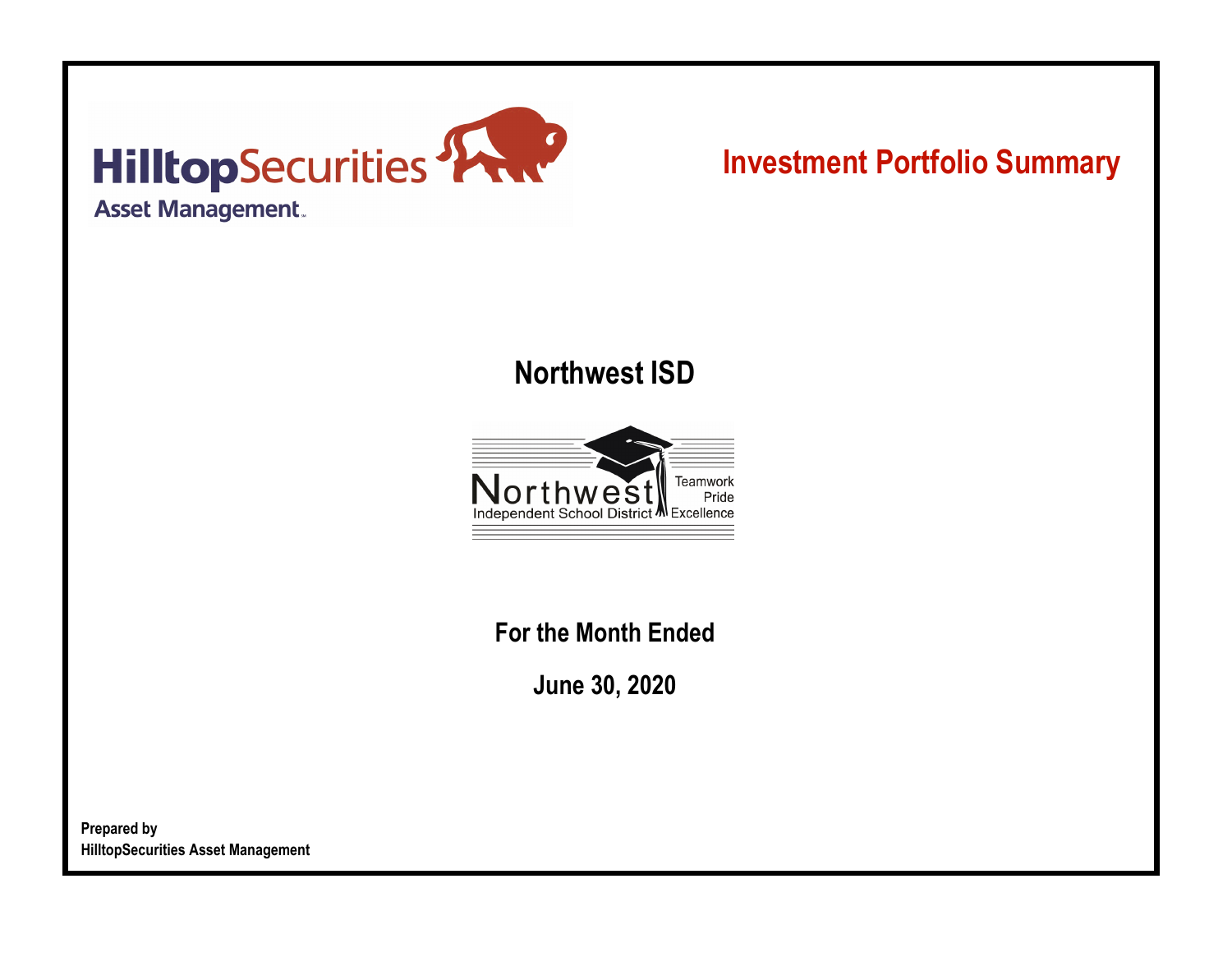

### **Report Name**

| <b>Certification Page</b>         |
|-----------------------------------|
| Executive Summary                 |
| Benchmark Comparison              |
| Detail of Security Holdings       |
| Change in Value                   |
| Earned Income                     |
| <b>Investment Transactions</b>    |
| Amortization and Accretion        |
| Proiected Fixed Income Cash Flows |

## **Table of Contents / Market Recap**

#### **MARKET RECAP - JUNE 2020:**

Last month in our summary for May we wrote, "Phrases such as the "steepest decline ever" and the "worst in history" will apply to almost every piece of April economic data." The opposite will be true for June as the economic reopening that started in May resulted in significant rebounds that in many cases were the "biggest gain in history." We would, however, caution readers not to put too much stock into the big jumps in the monthly data as things had gotten so bad in April and May they just had to get better. And, despite the improvement evident in much of the economic data, we are nowhere near the levels that prevailed prior to the COVID-19 mandated shutdowns. The employment data is the most obvious place to start as non-farm payrolls grew by a stunning 2.5 million in May. The largest monthly gain in the history of this series going back to 1939 wildly surpassed the consensus forecast for a *loss* of 7.5 million jobs, and yet was only a tenth of the 22 million jobs lost in March and April. The unemployment rate, expected to climb to 19%, actually declined to 13.3%. The ISM surveys perked up as well with the manufacturing index climbing from 41.5 to 43.1 and the non-manufacturing index from 41.8 to 45.4. While both readings still indicated contraction, the improvement was viewed as a signal that the worst was behind us. Auto sales also topped expectations, rebounding from April's pitiful 8.6 million unit annual pace to 12.2 million. Consumer spending came roaring back in May, too, no doubt reflecting some pent up demand as consumers emerged en masse from the nationwide lockout and began spending at a furious pace. Sales surged +17.7% during May after a revised -14.7% April decline. Spending was brisk across all categories as it appears the government's response to the crisis has helped support consumer spending. Housing data for May was mixed as existing homes sales fell -9.7% to the lowest level since October 2010. However, since existing sales are measured at closing this data is more reflective of activity during March and April, when many buyers and sellers were in lockdown. By contrast, new home sales are measured when the contracts are signed and they climbed 16.6% during May.

The improving trend in economic data was countered in the later part of June by worrisome trends in COVID-19 data as states that had reopened to great fanfare around Memorial Day saw a dramatic surge in cases. Texas, Florida, and Arizona were hard hit, forcing renewed restrictions and closures as the Fourth of July holiday approached.

Equity markets focused on the positives and extended their rally, with the Dow Jones Industrial Average climbing +1.7% and the S&P 500 gaining +1.8% in June. The Nasdaq composite rose a remarkable +6%, hit a new record high, and is up +12.1% year-to-date as technology stocks have been a beneficiary of the stay at home economy. Bond markets were stable with slight declines of 1-2 basis points in yield across most tenors. The two-year T-note yield closed June at 0.15%, while both the three-year and five-year T-notes set record lows at 0.17% and 0.27% respectively on June 29th. The short end of the yield curve is likely to be anchored by Fed policy for years to come. All in all, it appears the recovery has begun in earnest, but it also appears likely that the path won't be smooth and the outlook is still very much dependent on the path of the virus.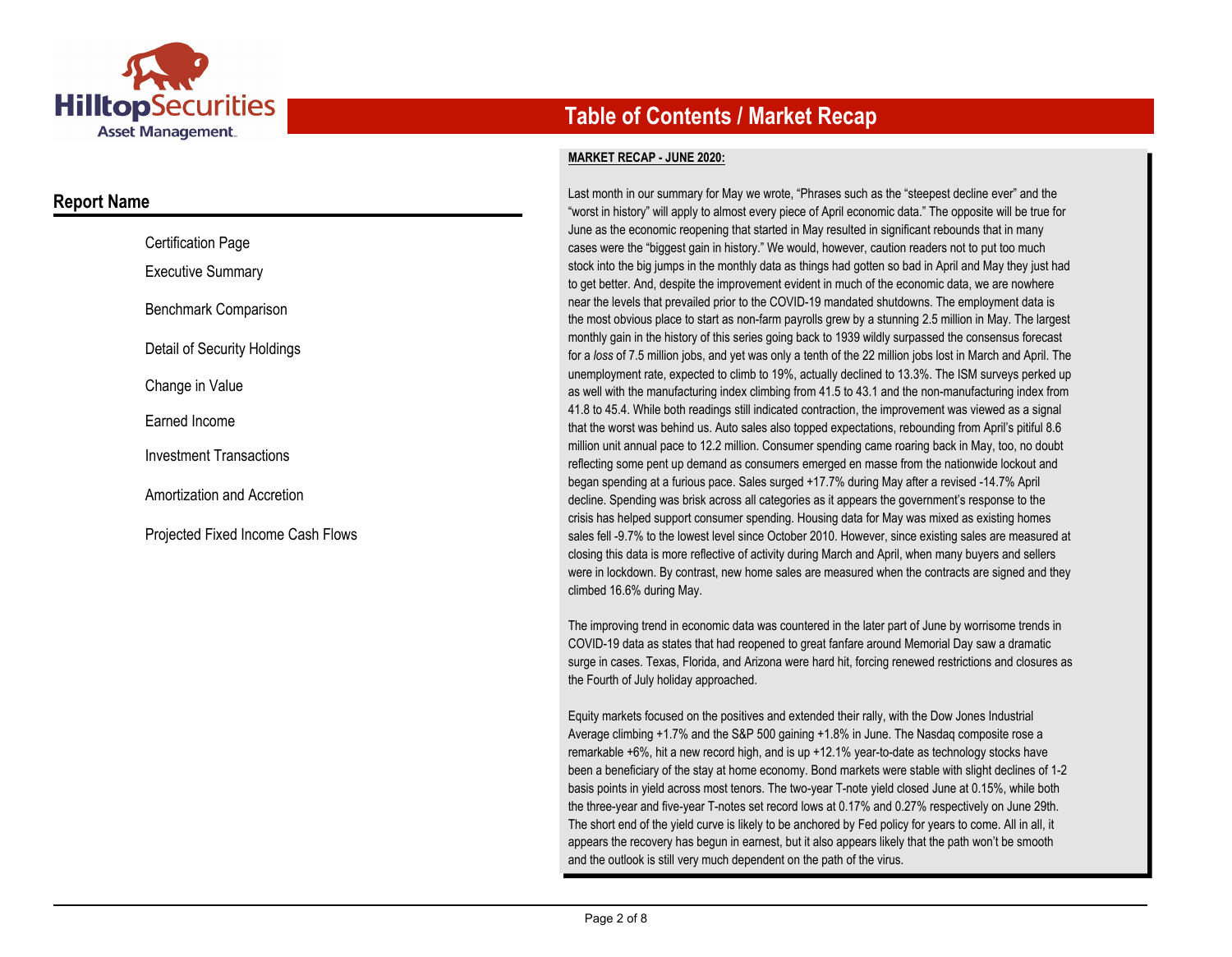

## **June 30, 2020 For the Month Ended**

This report is prepared for the **Northwest ISD** (the "Entity") in accordance with Chapter 2256 of the Texas Public Funds Investment Act ("PFIA"). Section 2256.023(a) of the PFIA states that: "Not less than quarterly, the investment officer shall prepare and submit to the governing body of the entity a written report of the investment transactions for all funds covered by this chapter for the preceding reporting period." This report is signed by the Entity's investment officers and includes the disclosures required in the PFIA. To the extent possible, market prices have been obtained from independent pricing sources.

The investment portfolio complied with the PFIA and the Entity's approved Investment Policy and Strategy throughout the period. All investment transactions made in the portfolio during this period were made on behalf of the Entity and were made in full compliance with the PFIA and the approved Investment Policy.

**Officer Names and Titles:**

Name: Brian Carter Title: Chief Financial Officer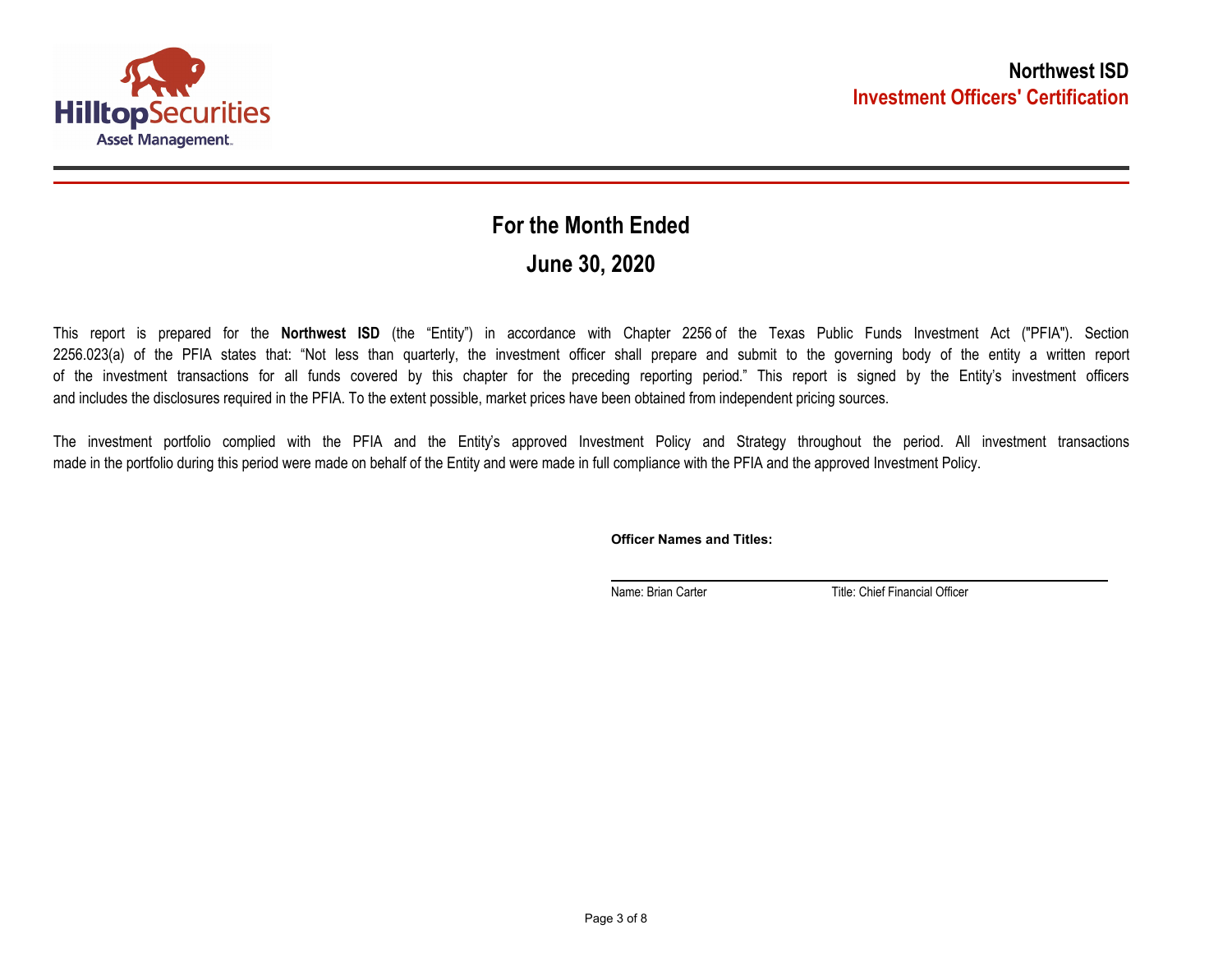



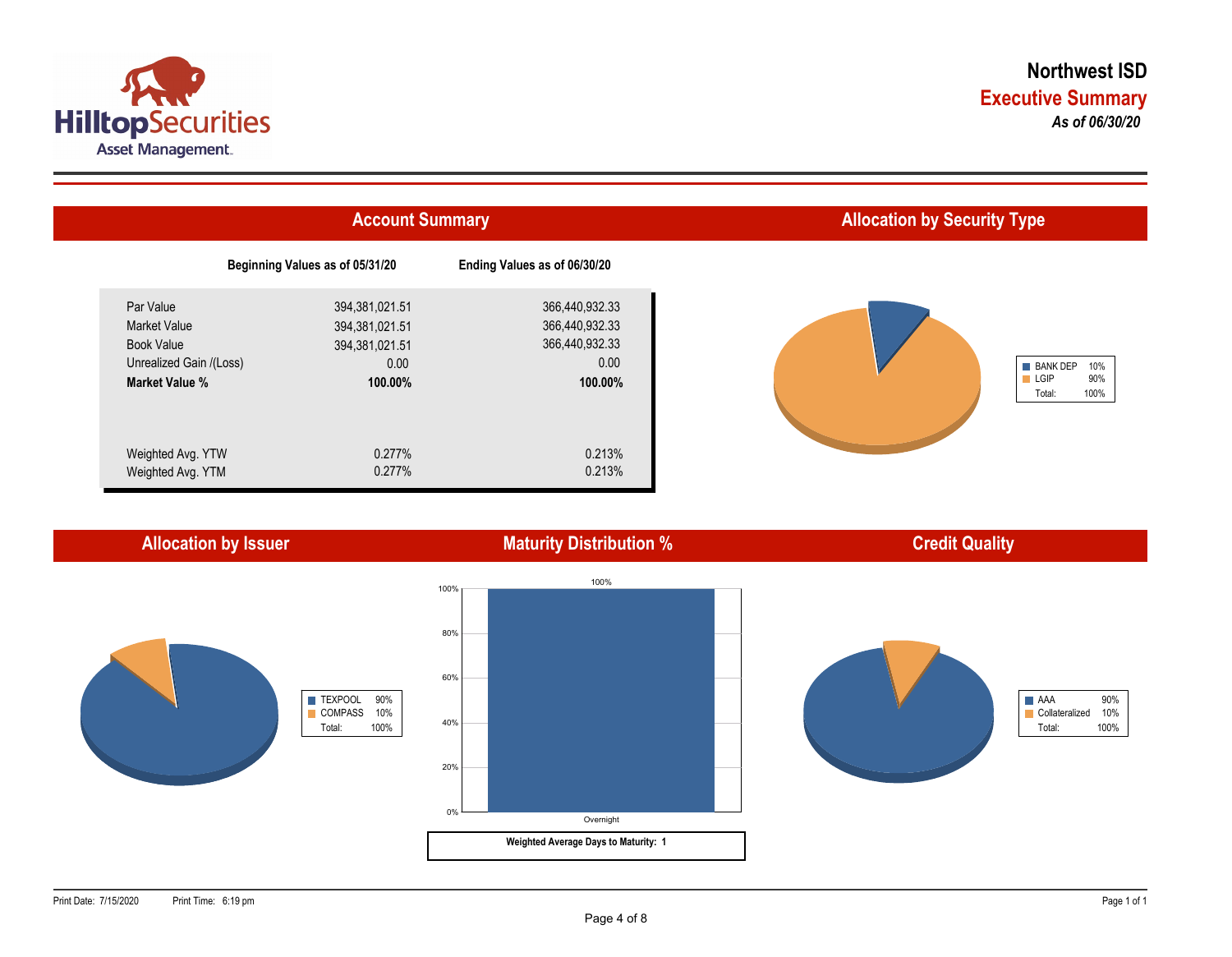



Note 1: CMT stands for Constant Maturity Treasury. This data is published in Federal Reserve Statistical Release H.15 and represents an average of all actively traded Treasury securities having that time remaining until ma standard industry benchmark for Treasury securities. The CMT benchmarks are moving averages. The 3-month CMT is the daily average for the previous 3 months, the 6-month CMT is the daily average for the previous 6 months, a 1-year and 2-year CMT's are the daily averages for the previous 12-months.

**Note 2:** Benchmark data for TexPool is the monthly average yield.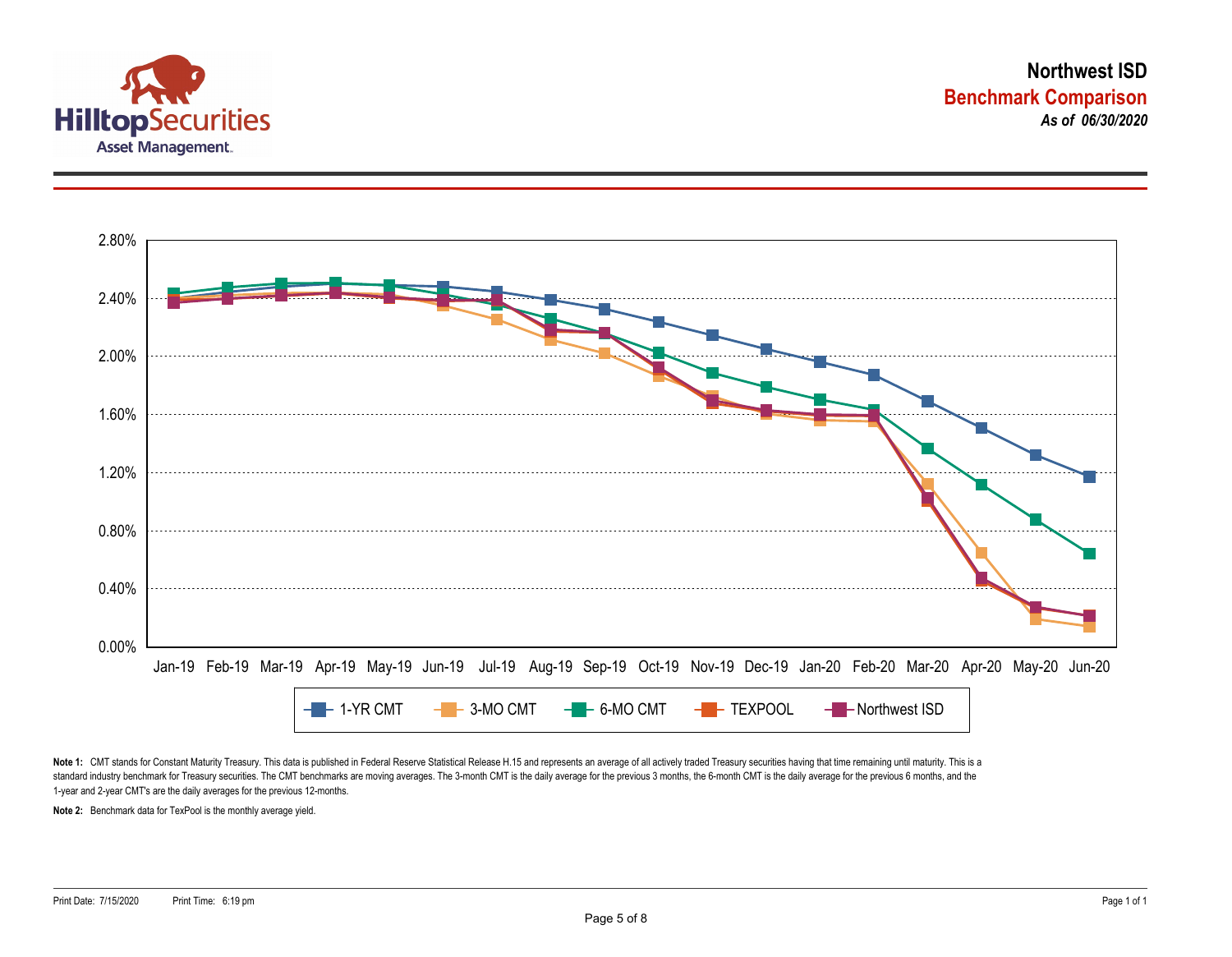

| <b>CUSIP</b>                                         | <b>Settle</b><br>Date | Sec. Type                                  | Sec. Description                                             | <b>CPN</b> | <b>Mty Date</b> | <b>Next Call</b> | Call Type | Par Value                                        | Purch<br>Price                | <b>Orig Cost</b>                                 | <b>Book Value</b>                                | <b>Mkt</b><br>Price           | Market Value to Mty                              | Days                                                      | Days<br>to Call | <b>YTM</b>              | <b>YTW</b>              |
|------------------------------------------------------|-----------------------|--------------------------------------------|--------------------------------------------------------------|------------|-----------------|------------------|-----------|--------------------------------------------------|-------------------------------|--------------------------------------------------|--------------------------------------------------|-------------------------------|--------------------------------------------------|-----------------------------------------------------------|-----------------|-------------------------|-------------------------|
| <b>Activity Account</b>                              |                       |                                            |                                                              |            |                 |                  |           |                                                  |                               |                                                  |                                                  |                               |                                                  |                                                           |                 |                         |                         |
| <b>TEXPOOL</b>                                       |                       | LGIP                                       | TexPool                                                      |            |                 |                  |           | 172,055.02                                       | 100.000                       | 172,055.02                                       | 172,055.02                                       | 100.000                       | 172,055.02                                       | $\overline{1}$                                            |                 | 0.216                   | 0.216                   |
| <b>Total for Activity Account</b>                    |                       |                                            |                                                              |            |                 |                  |           | 172,055.02                                       | 100.000                       | 172,055.02                                       | 172,055.02                                       | 100.000                       | 172,055.02                                       | $\overline{1}$                                            |                 | 0.216                   | 0.216                   |
| <b>Capital Project</b>                               |                       |                                            |                                                              |            |                 |                  |           |                                                  |                               |                                                  |                                                  |                               |                                                  |                                                           |                 |                         |                         |
| <b>BBVA-NWL</b><br><b>BBVA-NWZ</b><br><b>TEXPOOL</b> |                       | <b>BANK DEP</b><br><b>BANK DEP</b><br>LGIP | <b>BBVA Compass LIBOR</b><br>BBVA Compass ZBA Int<br>TexPool |            |                 |                  |           | 14,296,876.67<br>19,297,395.37<br>156,212,113.88 | 100.000<br>100.000<br>100.000 | 14,296,876.67<br>19,297,395.37<br>156,212,113.88 | 14,296,876.67<br>19,297,395.37<br>156,212,113.88 | 100.000<br>100.000<br>100.000 | 14,296,876.67<br>19,297,395.37<br>156,212,113.88 | - 1<br>$\overline{\mathbf{1}}$<br>$\overline{\mathbf{1}}$ |                 | 0.148<br>0.198<br>0.216 | 0.148<br>0.198<br>0.216 |
| <b>Total for Capital Project</b>                     |                       |                                            |                                                              |            |                 |                  |           | 189,806,385.92                                   | 100.000                       | 189,806,385.92                                   | 189,806,385.92                                   | 100.000                       | 189,806,385.92                                   | $\overline{1}$                                            |                 | 0.209                   | 0.209                   |
| <b>Capital Project AFB</b>                           |                       |                                            |                                                              |            |                 |                  |           |                                                  |                               |                                                  |                                                  |                               |                                                  |                                                           |                 |                         |                         |
| <b>TEXPOOL</b>                                       |                       | LGIP                                       | TexPool                                                      |            |                 |                  |           | 413,340.22                                       | 100.000                       | 413,340.22                                       | 413,340.22                                       | 100.000                       | 413,340.22                                       | $\overline{1}$                                            |                 | 0.216                   | 0.216                   |
| <b>Total for Capital Project AFB</b>                 |                       |                                            |                                                              |            |                 |                  |           | 413,340.22                                       | 100.000                       | 413,340.22                                       | 413,340.22                                       | 100.000                       | 413,340.22                                       | $\overline{1}$                                            |                 | 0.216                   | 0.216                   |
| <b>General Operating Fund</b>                        |                       |                                            |                                                              |            |                 |                  |           |                                                  |                               |                                                  |                                                  |                               |                                                  |                                                           |                 |                         |                         |
| <b>BBVA-NW</b><br><b>TEXPOOL</b>                     |                       | <b>BANK DEP</b><br>LGIP                    | <b>BBVA Compass MM</b><br>TexPool                            |            |                 |                  |           | 2,483,693.01<br>114,986,440.36                   | 100.000<br>100.000            | 2,483,693.01<br>114,986,440.36                   | 2,483,693.01<br>114,986,440.36                   | 100.000<br>100.000            | 2,483,693.01<br>114,986,440.36                   | $\overline{1}$<br>- 1                                     |                 | 0.248<br>0.216          | 0.248<br>0.216          |
| <b>Total for General Operating Fund</b>              |                       |                                            |                                                              |            |                 |                  |           | 117,470,133.37                                   | 100.000                       | 117,470,133.37                                   | 117,470,133.37                                   | 100.000                       | 117,470,133.37                                   | $\overline{1}$                                            |                 | 0.217                   | 0.217                   |
| <b>Interest &amp; Sinking</b>                        |                       |                                            |                                                              |            |                 |                  |           |                                                  |                               |                                                  |                                                  |                               |                                                  |                                                           |                 |                         |                         |
| <b>TEXPOOL</b>                                       |                       | LGIP                                       | TexPool                                                      |            |                 |                  |           | 58,579,017.80                                    | 100.000                       | 58,579,017.80                                    | 58,579,017.80                                    | 100.000                       | 58,579,017.80                                    | $\overline{1}$                                            |                 | 0.216                   | 0.216                   |
| <b>Total for Interest &amp; Sinking</b>              |                       |                                            |                                                              |            |                 |                  |           | 58,579,017.80                                    | 100.000                       | 58,579,017.80                                    | 58,579,017.80                                    | 100.000                       | 58,579,017.80                                    | $\overline{1}$                                            |                 | 0.216                   | 0.216                   |
| <b>Total for Northwest ISD</b>                       |                       |                                            |                                                              |            |                 |                  |           | 366,440,932.33                                   | 100.000                       | 366,440,932.33                                   | 366,440,932.33                                   | 100.000                       | 366,440,932.33                                   | -1                                                        |                 | 0.213                   | 0.213                   |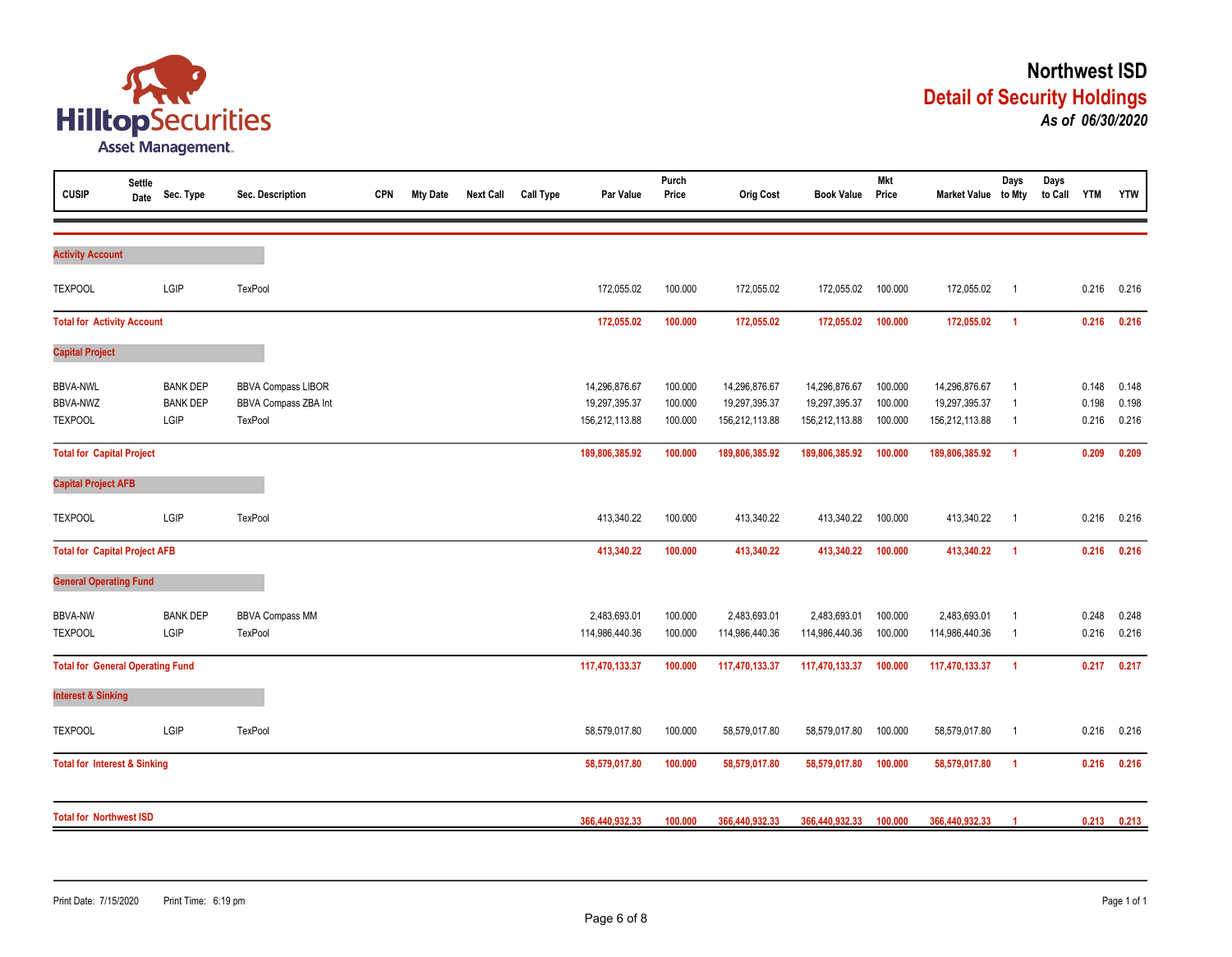

| <b>CUSIP</b>                                  | <b>Security Type</b>                       | <b>Security Description</b>                                  | 05/31/20<br><b>Book Value</b>                | Cost of<br><b>Purchases</b>            | <b>Maturities /</b><br>Calls / Sales | Amortization /<br>Accretion | Realized<br>Gain/(Loss) | 06/30/20<br><b>Book Value</b>                    | 05/31/20<br><b>Market Value</b>              | 06/30/20<br><b>Market Value</b>                  | Change in<br><b>Mkt Value</b>                     |
|-----------------------------------------------|--------------------------------------------|--------------------------------------------------------------|----------------------------------------------|----------------------------------------|--------------------------------------|-----------------------------|-------------------------|--------------------------------------------------|----------------------------------------------|--------------------------------------------------|---------------------------------------------------|
|                                               |                                            |                                                              |                                              |                                        |                                      |                             |                         |                                                  |                                              |                                                  |                                                   |
| <b>Activity Account</b>                       |                                            |                                                              |                                              |                                        |                                      |                             |                         |                                                  |                                              |                                                  |                                                   |
| <b>TEXPOOL</b>                                | LGIP                                       | TexPool                                                      | 172,024.41                                   | 30.61                                  | 0.00                                 | 0.00                        | 0.00                    | 172,055.02                                       | 172,024.41                                   | 172,055.02                                       | 30.61                                             |
| <b>Total for Activity Account</b>             |                                            |                                                              | 172,024.41                                   | 30.61                                  | 0.00                                 | 0.00                        | 0.00                    | 172,055.02                                       | 172,024.41                                   | 172,055.02                                       | 30.61                                             |
| <b>Capital Project</b>                        |                                            |                                                              |                                              |                                        |                                      |                             |                         |                                                  |                                              |                                                  |                                                   |
| <b>BBVA-NWL</b><br>BBVA-NWZ<br><b>TEXPOOL</b> | <b>BANK DEP</b><br><b>BANK DEP</b><br>LGIP | <b>BBVA Compass LIBOR</b><br>BBVA Compass ZBA Int<br>TexPool | 296,712.22<br>4,294,044.51<br>196,119,308.33 | 14,000,164.45<br>15,003,350.86<br>0.00 | 0.00<br>0.00<br>(39,907,194.45)      | 0.00<br>0.00<br>$0.00\,$    | 0.00<br>0.00<br>0.00    | 14,296,876.67<br>19,297,395.37<br>156,212,113.88 | 296,712.22<br>4,294,044.51<br>196,119,308.33 | 14,296,876.67<br>19,297,395.37<br>156,212,113.88 | 14,000,164.45<br>15,003,350.86<br>(39,907,194.45) |
| <b>Total for Capital Project</b>              |                                            |                                                              | 200,710,065.06                               | 29,003,515.31                          | (39,907,194.45)                      | 0.00                        | 0.00                    | 189,806,385.92                                   | 200,710,065.06                               | 189,806,385.92                                   | (10,903,679.14)                                   |
| <b>Capital Project AFB</b>                    |                                            |                                                              |                                              |                                        |                                      |                             |                         |                                                  |                                              |                                                  |                                                   |
| <b>TEXPOOL</b>                                | LGIP                                       | TexPool                                                      | 413,266.67                                   | 73.55                                  | 0.00                                 | 0.00                        | 0.00                    | 413,340.22                                       | 413,266.67                                   | 413,340.22                                       | 73.55                                             |
|                                               | <b>Total for Capital Project AFB</b>       |                                                              | 413,266.67                                   | 73.55                                  | 0.00                                 | 0.00                        | 0.00                    | 413,340.22                                       | 413,266.67                                   | 413,340.22                                       | 73.55                                             |
| <b>General Operating Fund</b>                 |                                            |                                                              |                                              |                                        |                                      |                             |                         |                                                  |                                              |                                                  |                                                   |
| <b>BBVA-NW</b><br><b>TEXPOOL</b>              | <b>BANK DEP</b><br>LGIP                    | <b>BBVA Compass MM</b><br>TexPool                            | 2,482,107.07<br>132,221,472.93               | 1,585.94<br>0.00                       | 0.00<br>(17, 235, 032.57)            | 0.00<br>0.00                | 0.00<br>0.00            | 2,483,693.01<br>114,986,440.36                   | 2,482,107.07<br>132,221,472.93               | 2,483,693.01<br>114,986,440.36                   | 1,585.94<br>(17, 235, 032.57)                     |
|                                               | <b>Total for General Operating Fund</b>    |                                                              | 134,703,580.00                               | 1,585.94                               | (17, 235, 032.57)                    | 0.00                        | 0.00                    | 117,470,133.37                                   | 134,703,580.00                               | 117,470,133.37                                   | (17, 233, 446.63)                                 |
| <b>Interest &amp; Sinking</b>                 |                                            |                                                              |                                              |                                        |                                      |                             |                         |                                                  |                                              |                                                  |                                                   |
| <b>TEXPOOL</b>                                | LGIP                                       | TexPool                                                      | 58,382,085.37                                | 196,932.43                             | 0.00                                 | 0.00                        | 0.00                    | 58,579,017.80                                    | 58,382,085.37                                | 58,579,017.80                                    | 196,932.43                                        |
| <b>Total for Interest &amp; Sinking</b>       |                                            |                                                              | 58,382,085.37                                | 196,932.43                             | 0.00                                 | 0.00                        | 0.00                    | 58,579,017.80                                    | 58,382,085.37                                | 58,579,017.80                                    | 196,932.43                                        |
| <b>Total for Northwest ISD</b>                |                                            |                                                              | 394,381,021.51                               | 29,202,137.84                          | (57, 142, 227.02)                    | 0.00                        | 0.00                    | 366,440,932.33                                   | 394,381,021.51                               | 366,440,932.33                                   | (27,940,089.18)                                   |